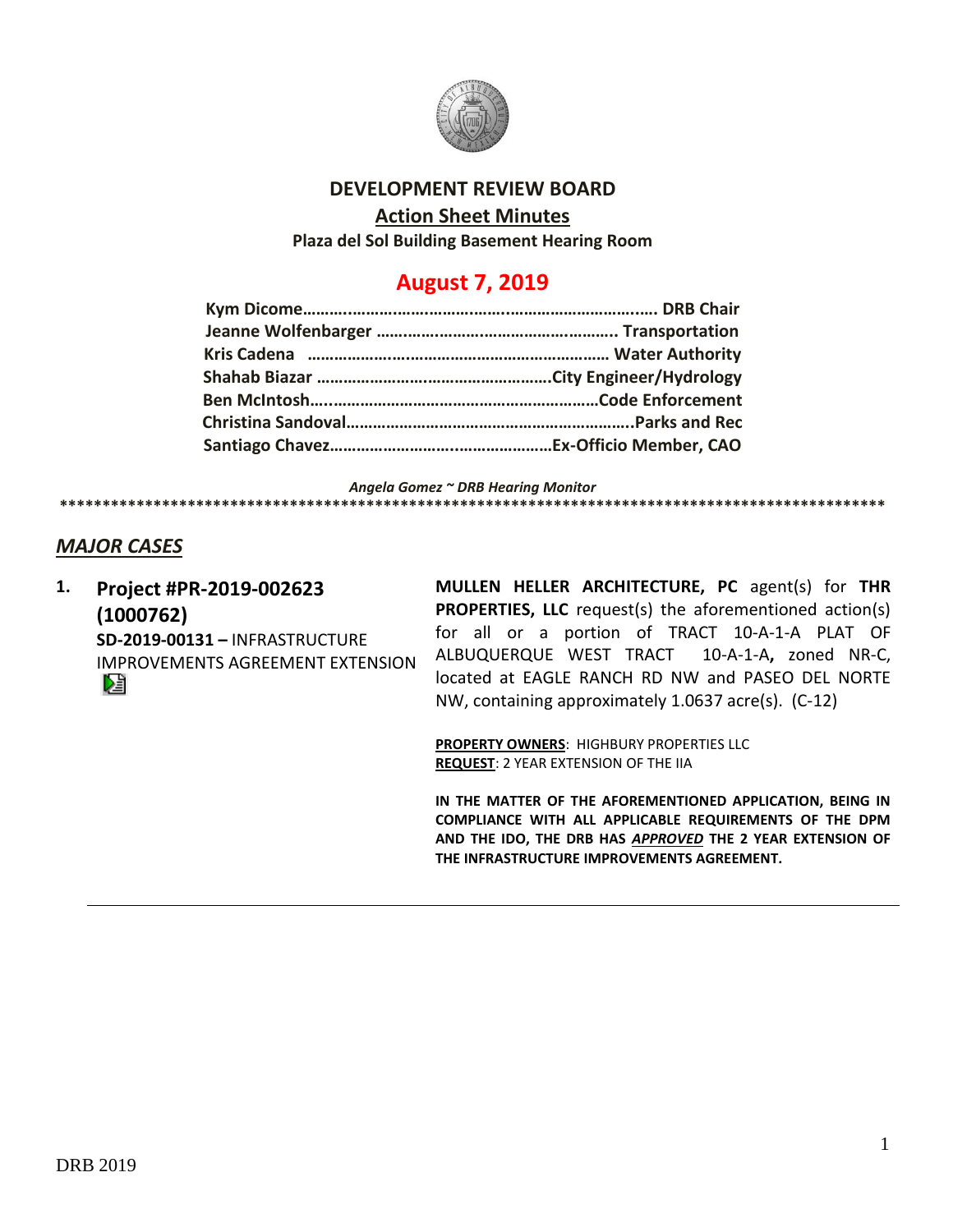**2**. **Project #PR-2019-002598 SD-2019-00125 –** VACATION OF RIGHT-OF-WAY

**DAVID KINES** agent(s) for **LA LUZ DEL SOL LANDOWERS ASSOCIATION** request(s) the aforementioned action(s) for all or a portion of COSTA ALMERIA DR NW, located west of COORS BLVD NW and north of SEVILLE AVE NW, containing approximately 0.1023 acre(s). (F-11)

**PROPERTY OWNERS**: CITY OF ALBUQUERQUE **REQUEST**: VACATION OF RIGHT-OF-WAY

**IN THE MATTER OF THE AFOREMENTIONED APPLICATION, BEING IN COMPLIANCE WITH ALL APPLICABLE REQUIREMENTS OF THE DPM AND THE IDO, THE DRB HAS** *APPROVED* **THE VACATION AS SHOWN ON EXHIBIT B IN THE PLANNING FILE PER SECTION 14-16-6(K) OF THE IDO.**

| 3. | Project #PR-2018-001198<br>(1002942)<br>VA-2019-00111 - WAIVER<br>SD-2019-00067 - VACATION OF PUBLIC<br><b>FASFMENT</b><br>VA-2019-00113 - TEMPORARY DEFERRAL<br>OF SIDEWALK<br>VA-2019-00143- SIDEWALK WAIVER<br><b>SD-2019-00068 - PRELIMINARY PLAT</b>     | PRICE LAND & DEVELOPMENT GROUP agent(s) for PV<br>TRAILS ALBUQUERQUE, LLC request(s) the aforementioned<br>action(s) for all or a portion of TRACT 2 BULK LAND PLAT OF<br>THE TRAILS UNIT 3A (BEING A REPLAT OF TRACTS 1 THRU 8,<br>OS-1 & OS-2 THE TRAILS UNIT 3 & TRACT 12 THE TRAILS<br>UNIT 2) (TO BE KNOWN AS CATALONIA), zoned R-1B & R-<br>1D, located at west of WOODMONT AVE NW and south of<br>PASEO DEL NORTE, containing approximately 20.2878<br>acre(s). (C-9)[Deferred from 4/24/19, 6/19/19, 7/24/19]<br>PROPERTY OWNERS: WOODMONT PASEO LLC<br><b>REQUEST: DEVELOPMENT OF A 78 RESIDENTIAL LOT SUBDIVISION</b><br>DEFERRED TO AUGUST 21 <sup>ST</sup> , 2019. |
|----|---------------------------------------------------------------------------------------------------------------------------------------------------------------------------------------------------------------------------------------------------------------|--------------------------------------------------------------------------------------------------------------------------------------------------------------------------------------------------------------------------------------------------------------------------------------------------------------------------------------------------------------------------------------------------------------------------------------------------------------------------------------------------------------------------------------------------------------------------------------------------------------------------------------------------------------------------------|
| 4. | <b>Project #1011598</b><br>18DRB-70137 - VACATION OF PUBLIC<br>RIGHT-OF-WAY<br>18DRB-70138 - SIDEWALK VARIANCE<br>18DRB-70139 - SUBDIVISION DESIGN<br><b>VARIANCE FROM MINIMUM DPM</b><br><b>STANDARDS</b><br>18DRB-70140 - PRELIMINARY/<br><b>FINAL PLAT</b> | <b>BOB KEERAN, request(s) the aforementioned action(s) for</b><br>all or a portion of $lot(s)$ 17 & 18, Block(s) 4, Tract(s) 3,<br>NORTH ALBQ ACRES Unit 3, zoned PD (RD/5DUA), located<br>on VENTURA ST NE between SIGNAL AVE NE and ALAMEDA<br>BLVD NE, containing approximately 2 acre(s).<br>$(C-20)$<br>[Deferred from 5/16/18, 6/13/18, 7/18/18/, 8/8/18, 9/12/18, 10/24/18, 12/5/18,<br>12/19/18, 1/9/19, 1/23/19, 2/13/19, 2/27/19, 3/20/19, 4/17/19, 4/24/19, 6/5/19,<br>$7/10/19$ .<br>DEFERRED TO SEPTEMBER 18 <sup>TH</sup> , 2019.                                                                                                                                |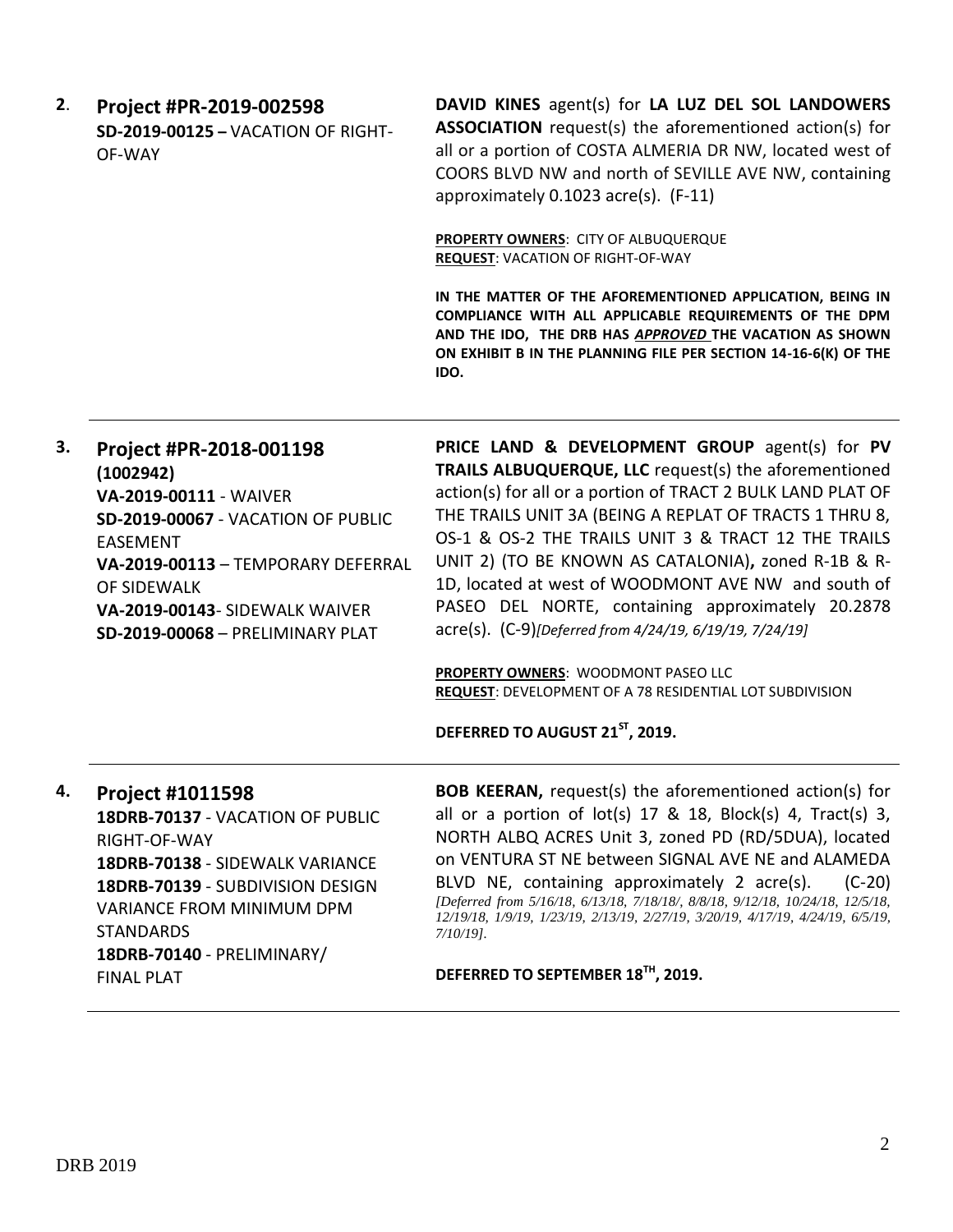**5. Project #PR-2019-002573 SI-2019-00190 –** SITE PLAN-DRB **VA-2019-00217 -** WAIVER

**GARCIA/KRAEMER & ASSOCIATES** agent(s) for **JOHN JONES** request(s) the aforementioned action(s) for all or a portion of LOT 5 BLOCK 17 TRACT 1 UNIT 3 A UNIT B NORTH ALBUQUERQUE ACRES**,** zoned PD, located at 8500 GLENDALE AVE NE, east of BARSTOW ST NE and west of VENTURA ST NE, containing approximately 0.8864 acre(s). (B-20) *[Deferred from 7/24/19, 7/31/19]*

**PROPERTY OWNERS**: JONES MARK JOHN **REQUEST**: SF HOME WITH MAJOR INFRASTRUCTURE

**DEFERRED TO AUGUST 14TH, 2019.**

# *MINOR CASES*

| 6. | Project #PR-2019-002672<br>(1009178)<br>VA-2019-00240 - TEMPORARY DEFERRAL<br>OF SIDEWALK CONSTRUCTION | MARK GOODWIN & ASSOCIATES, PA agent(s) for RTR LLC<br>request(s) the aforementioned action(s) for all or a portion<br>of LOTS 1-P1 THRU 26-P1, TIBURON HEIGHTS SUBDIVISION,<br>zoned R-1B, located off PETIRROJO RD NW east of UNSER<br>BLVD NW, containing approximately 7.9 acre(s). (D-10)<br><b>PROPERTY OWNERS: RTR LLC AND VARIOUS LOT OWNERS</b><br>REQUEST: 2 YEAR SIDEWALK DEFERRAL EXTENSION FOR TIBURON<br><b>HEIGHTS SUBDIVISION</b> |
|----|--------------------------------------------------------------------------------------------------------|--------------------------------------------------------------------------------------------------------------------------------------------------------------------------------------------------------------------------------------------------------------------------------------------------------------------------------------------------------------------------------------------------------------------------------------------------|
|    |                                                                                                        | DEFERRED TO AUGUST 14TH, 2019.                                                                                                                                                                                                                                                                                                                                                                                                                   |
| 7. | Project #PR-2019-002686<br>SD-2019-00144 - PRELIMINARY/FINAL<br><b>PLAT</b>                            | TIERRA WEST, LLC agent(s) for LUBRICAR PROPERTIES II LC<br>request(s) the aforementioned action(s) for all or a portion<br>of LOTS 1-3 AND WEST 38 FEET OF LOT 4 BLOCK 8 SOMBRA<br>DEL MONTE, zoned MX-M, located on MENAUL BLVD NE<br>west of WYOMING BLVD NE, containing approximately 7.9<br>$\text{acre(s)}$ . $(H-19)$                                                                                                                      |
|    |                                                                                                        | <b>PROPERTY OWNERS: VIGA MICHAEL &amp; MARILYN DORIS TRUSTEES &amp;</b><br><b>LUBRICAR PROPERTIES</b><br><b>REQUEST: MINOR PRELIMINARY/FINAL PLAT</b>                                                                                                                                                                                                                                                                                            |
|    |                                                                                                        | DEFERRED TO AUGUST 21ST, 2019.                                                                                                                                                                                                                                                                                                                                                                                                                   |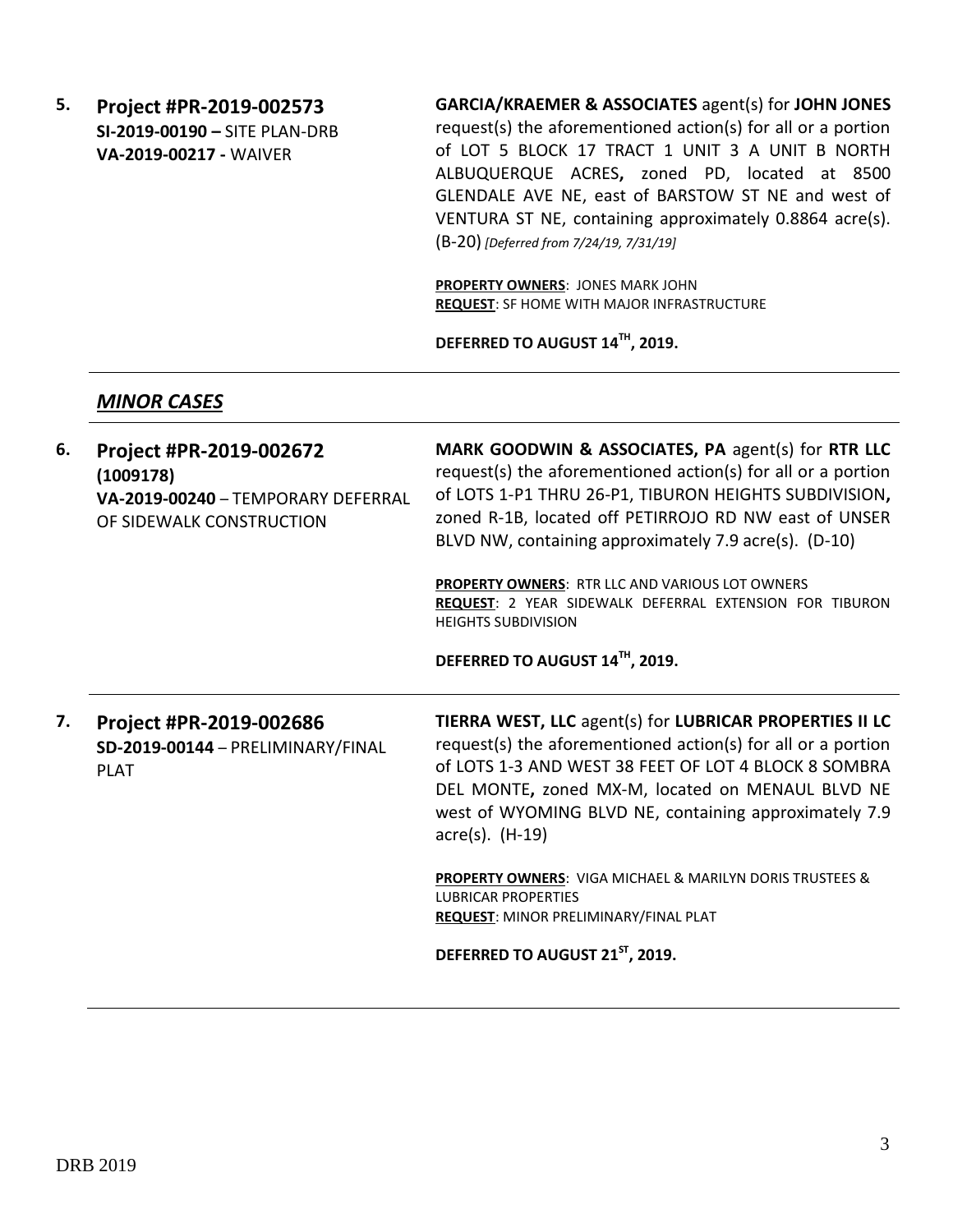| 8. | Project #PR-2018-001541<br>SD-2019-00130 - PRELIMINARY/FINAL<br><b>PLAT</b>              | ALDRICH LAND SURVEYING agent(s) for ALAMO CENTER<br>LLC request(s) the aforementioned action(s) for all or a<br>portion of TRACTS E-1 ALAMEDA WEST, zoned NR-C,<br>located at 10131 COORS BLVD NW, north of SEVEN BAR<br>LOOP NW and south of OLD AIRPORT AV NW containing<br>approximately 11.6063 acre(s). (B-14) [Deferred from 7/24/9]<br>PROPERTY OWNERS: ALAMO CENTER LLC<br><b>REQUEST: DIVIDE 1 TRACT INTO 2 TRACTS</b><br>DEFERRED TO AUGUST 21ST, 2019               |
|----|------------------------------------------------------------------------------------------|--------------------------------------------------------------------------------------------------------------------------------------------------------------------------------------------------------------------------------------------------------------------------------------------------------------------------------------------------------------------------------------------------------------------------------------------------------------------------------|
| 9. | Project #PR-2019-002635<br>(1006573)<br>SD-2019-00132 - PRELIMINARY/FINAL<br><b>PLAT</b> | CSI - CARTESIAN SURVEY'S INC. agent(s) for DESERT HILLS<br><b>CONGREGATION OF JEHOVAH'S WITNESS request(s) the</b><br>aforementioned action(s) for all or a portion of LOTS 21 and<br>22, BLOCK 29, NORTH ALBUQUERQUE ACRES, zoned NR-BP,<br>located on ALAMEDA BLVD NE between SAN PEDRO DR NE<br>and LOUISIANA BLVD NE, containing approximately 1.6542<br>acre(s). (C-18)[Deferred from 7/24/19, 7/31/19]<br><b>PROPERTY OWNERS: BORREGA DONALD ETAL TRUSTEE FOR DESERT</b> |
|    |                                                                                          | HILLS CONGREGATION OF JEHOVAHS WITNESSES<br><b>REQUEST: CONSOLIDATE 2 LOTS INTO 1 LOT</b>                                                                                                                                                                                                                                                                                                                                                                                      |
|    |                                                                                          | IN THE MATTER OF THE AFOREMENTIONED APPLICATION,<br>BEING IN COMPLIANCE WITH ALL APPLICABLE REQUIREMENTS<br>OF THE DPM AND THE IDO, THE DRB HAS APPROVED THE<br>PRELIMINARY/FINAL PLAT. FINAL SIGN OFF IS DELEGATED TO:<br><b>PLANNING FOR THE WORK ORDER.</b>                                                                                                                                                                                                                 |

# *SKETCH PLAT*

**10. Project #PR-2019-002694 PS-2019-00065** – SKETCH PLAT

**CSI – CARTESIAN SURVEYS, INC.** agent(s) for CITY OF ALBUQUERQUE request(s) the aforementioned action(s) for all or a portion of TRACT B-2 TOWER WEST and PORTION OF TOWER RD R/W**,** zoned MX-L, located on TOWER RD SW east of 98<sup>th</sup> ST SW, containing approximately 1.2653 acre(s). (L-9)

**PROPERTY OWNERS**: CITY OF ALBUQUERQUE **REQUEST**: CONSOLIDATE EXISTING LOT AND PROPSOED VACATED TOWER RD RIGHT-OF-WAY INTO 1 NEW LOT

**THE SKETCH PLAT WAS REVIEWED AND COMMENTS WERE PROVIDED**